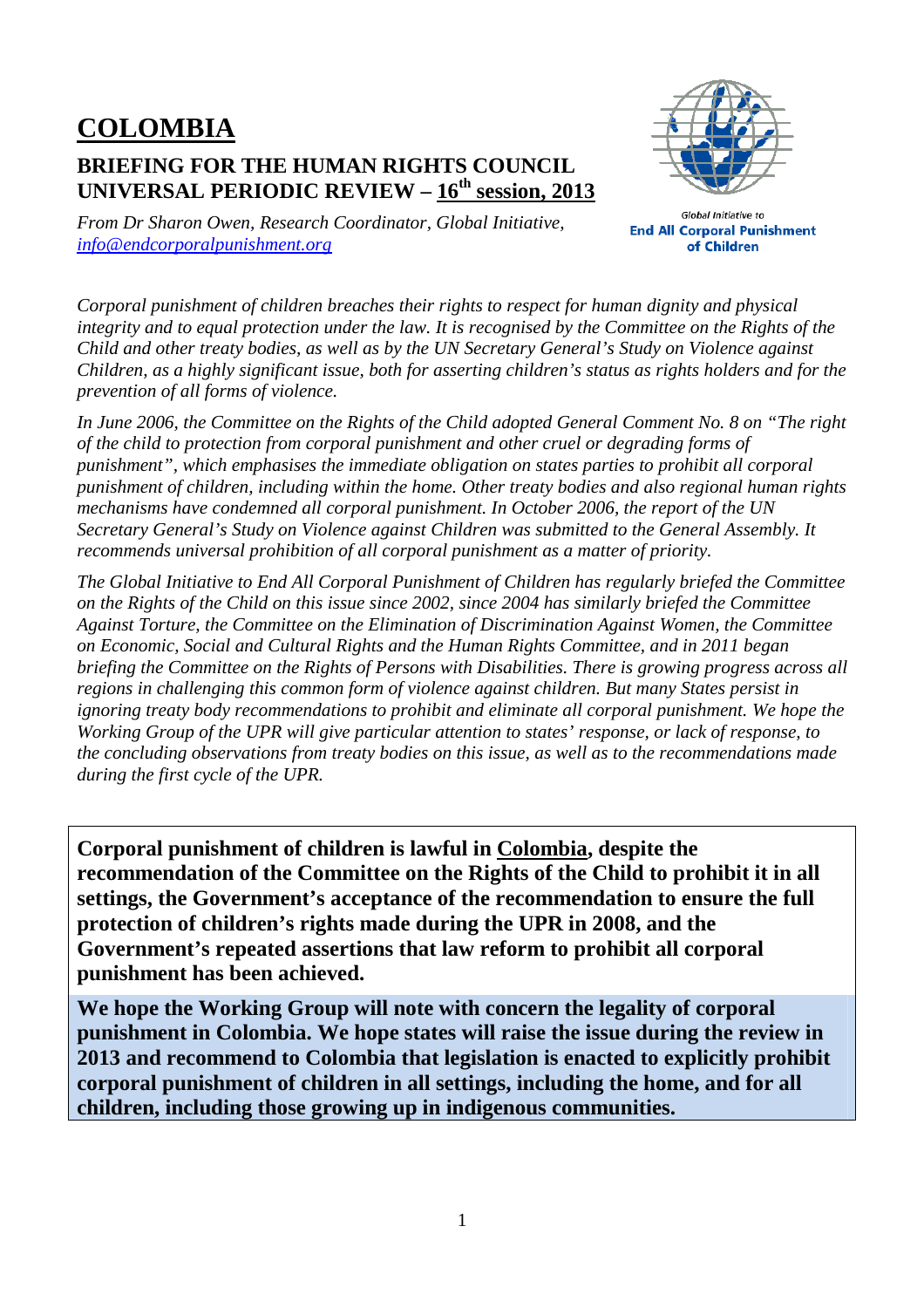## **1 The initial review of Colombia by the Human Rights Council (2008)**

1.1 Colombia was reviewed in the first cycle of the Universal Periodic Review in 2008 (session 3). No recommendation was made specifically concerning corporal punishment of children, though the issue was included in the summary of stakeholders' information.<sup>1</sup> However, the following recommendation was made and was accepted by the Government: $<sup>2</sup>$ </sup>

"Ensure the full protection of children's rights, in particular of children who are victims of the internal armed conflict, and adequately address all situations of violence against women (Romania)"

1.2 Prohibiting all corporal punishment of children in all settings, including the home, is an obligation on states under the Convention on the Rights of the Child and other human rights treaties, yet it is one frequently ignored or evaded by governments. Furthermore, the right to protection from all forms of corporal punishment in all settings belongs to *all* children, including children in indigenous communities.

1.3 The Government of Colombia has repeatedly asserted to the Committee on the Rights of the Child that all corporal punishment of children is prohibited – under examination by the Committee in  $2006^3$  and in its third/fourth periodic report to the Committee dated December 2011 and scheduled for future examination. $4$  However, law reform to date is incomplete. While legislation and case law possibly rule out the use of violence in childrearing, there is no explicit prohibition of all corporal punishment. Moreover, the existing legislation appears not to apply to children in indigenous communities. No progress has been made to reform the relevant legislation since the initial UPR of Colombia in 2008.

## **2 Legality and practice of corporal punishment in Colombia**

2.1 Corporal punishment of children is not fully prohibited in the home. Article 18 of the Children and Adolescents Code (2006) states that children have a right to protection from maltreatment and abuse by all persons including parents, and includes "punishment" and "all forms of violence or aggression against children and adolescents by their parents, legal guardians or any other person" in the definition of child abuse. At the same time, article 262 of the Civil Code (1883, as amended 1974), confirms the right of parents and other carers to "correct" children and "sanction them moderately". A 1994 Constitutional Court judgment (Sentence C-371/94) appears to rule that the right of correction excludes the use of violence, but the ruling has not been confirmed through law reform to explicitly prohibit all corporal punishment. The legal protection afforded to children is further weakened by the fact that it apparently does not apply to children in indigenous communities: article 3(2) of the Children and Adolescents Code states that for indigenous peoples "the ability to exercise rights shall be governed by their own standards". Such standards must be "in harmony with the Constitution", but case law has established that a certain degree of physical punishment in indigenous communities, even when imposed as a sentence for crime, is not considered to violate the Constitution (see below).

2.2 Research has shown that corporal punishment is commonly used in childrearing in Colombia. Most recently, comparative research found that in Colombia 68% of girls and 63%

 $\overline{a}$ 1 19 September 2008, A/HRC/WG.6/3/COL/3, Summary of stakeholders' information, para. 23

 $^{2}$  9 January 2009, A/HRC/10/82, Report of the Working Group, para. 87(16)

<sup>3</sup> 4 July 2006, CRC/C/SR.1148, Summary record, para. 14

<sup>&</sup>lt;sup>4</sup> [December 2011], CRC/C/COL/3-4, Third-fourth state party report, para. 209ff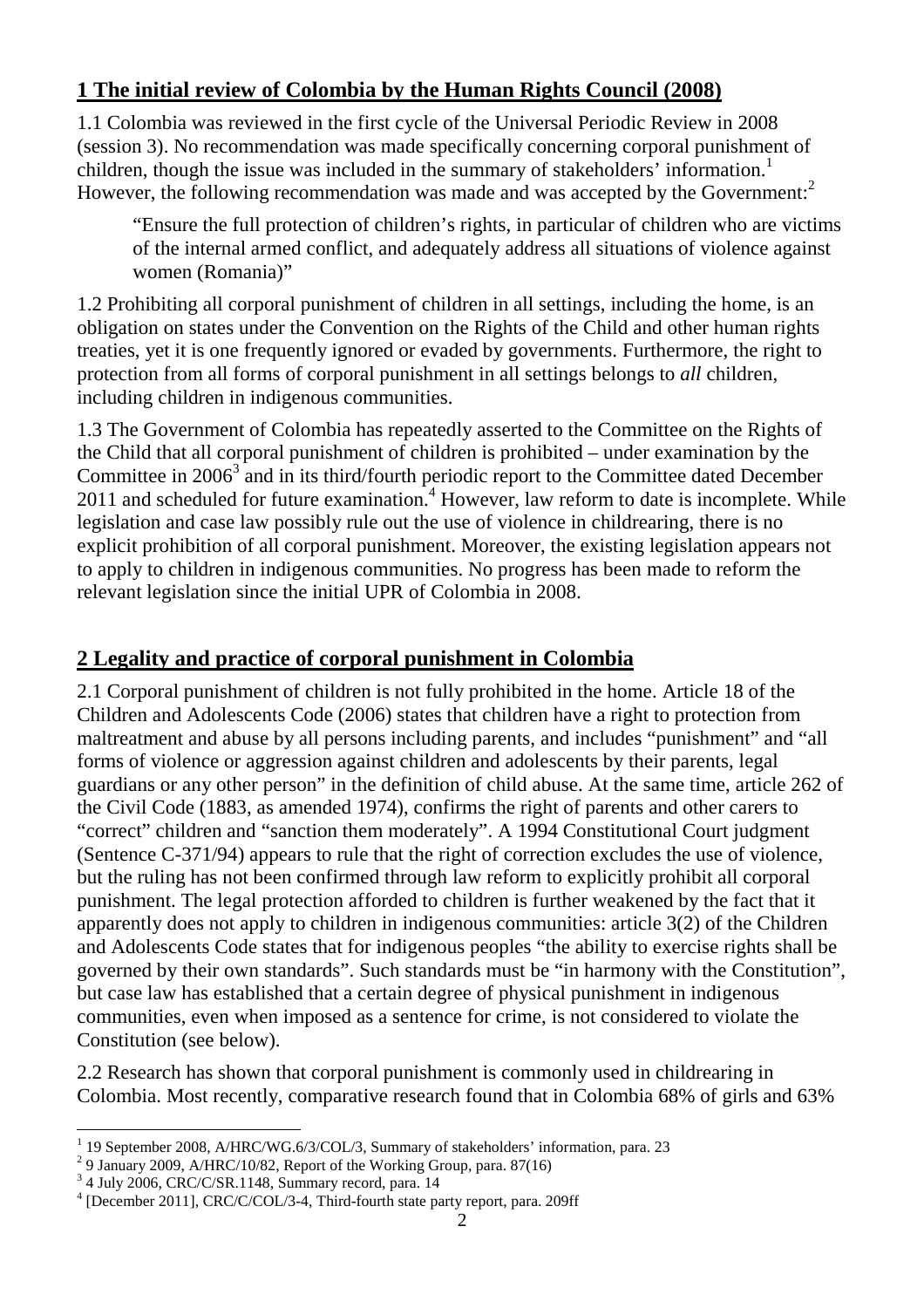of boys had experienced "mild" corporal punishment (spanking, hitting, or slapping with a bare hand; hitting or slapping on the hand, arm, or leg; shaking; or hitting with an object), and 15% of girls and 4% of boys severe corporal punishment (hitting or slapping the child on the face, head, or ears; beating the child repeatedly with an implement) by someone in their household in the past month.<sup>5</sup> In interview research in Bogotá 63% of parents reported seldom using physical punishment and 1% reported using it a lot – of those who smacked their children, 47% said they used their hand, 44% a belt, 10% a slipper or shoe, and 2% a paddle or broom; interviews with the children revealed higher incidences of corporal punishment, including 83% reporting punishment by smacking, with 70% being hit with a belt, 31% the hand, 27% a slipper, 5% a whip, 5% a paddle, 5% a shoe, and 3% a switch.<sup>6</sup>

2.3 Corporal punishment is considered unlawful in **schools** under article 18 of the Children and Adolescents Code, though it is not explicitly prohibited (see above). We do not know its legality in relation to indigenous communities.

2.4 In the **penal system**, corporal punishment is unlawful as a sentence for crime under state law: there is no provision for judicial corporal punishment in criminal law. But its legality in relation to children and adolescents in indigenous communities is unclear. Under article 246 of the Constitution, the authorities of indigenous people can exercise jurisdictional functions within their territory in accordance with their own rules and procedures, when these do not contravene the Constitution and the laws of the Republic. In 1997, a Constitutional Court judgment (Sentence T-523/97) concluded that the imposition of the sentence of whipping in the Paez community was symbolic, not degrading punishment and not severe enough to be torture, and therefore did not violate the Constitution and international human rights instruments. Concerning juvenile justice, article 156 of the Children and Adolescents Act states that adolescents in indigenous communities "will be judged according to the rules and procedures in their own communities as indigenous special legislation in Article 246 of the Constitution, international treaties on human rights ratified by Colombia and the law. Provided that the penalty imposed is not contrary to their dignity, nor allows him/her to be subjected to abuse…." (unofficial translation). It is not clear whether or not the exclusion of abusive penalties under this provision is intended to prohibit corporal punishment, but there is no explicit prohibition.

2.5 Corporal punishment is unlawful as a disciplinary measure in penal institutions under article 18 of the Children and Adolescents Code, though it is not explicitly prohibited (see above). We do not know if this applies in indigenous communities.

2.6 There is no explicit prohibition of all forms of corporal punishment in **alternative care settings**.

## **3 Recommendations by human rights treaty monitoring bodies**

 $\overline{a}$ 

3.1 As noted above, in examining the third periodic report of Colombia in 2006, the **Committee on the Rights of the Child** was led to believe that all corporal punishment in all

<sup>&</sup>lt;sup>5</sup> Lansford, J. et al (2010), "Corporal Punishment of Children in Nine Countries as a Function of Child Gender and Parent Gender", *International Journal of Pediatrics*

<sup>6</sup> Pineda, N. et al. (2005), *Evaluación de Algunas Modalidades de Atención a la Primera Infancia en el ICBF y el DABS*, Bogotá, Cinde, Save the Children UK, UNICEF, Colombian Institute for Family Welfare and Bogotá Social Welfare Department, reported in International Save the Children Alliance (2005), *Ending Physical and Humiliating Punishment of Children – Making it Happen: Global Submission to the UN Study on Violence against Children*, Save the Children Sweden